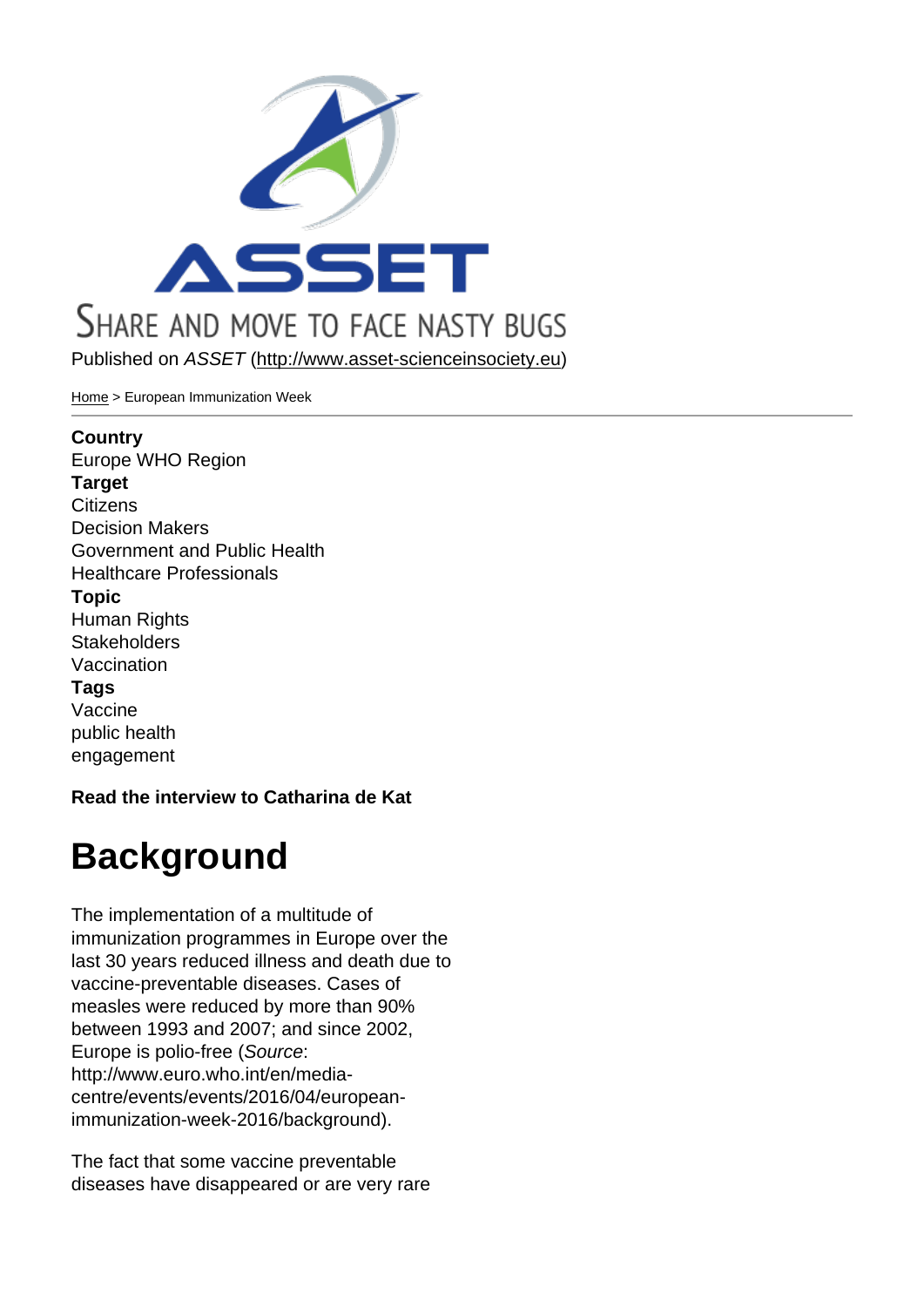following these vaccination programs can lead to parents believing there is no more need to vaccinate. Therefore, it is of huge importance that events like the European Immunization, helping maintain vaccination awareness and giving accurate and understandable information on immunization, exist. In this way, public confidence in immunization is less susceptible to be influenced by groups, websites or campaigns against vaccination. By acknowledging that every child deserves a healthy start in life, countries can use the European Immunization Week to increase awareness of the importance of immunization and to strengthen their immunization systems.

# **Project description**

The European Immunization Week (EIW) was initiated in 2005 by the WHO Regional Office for Europe, in collaboration with key stakeholders in Europe, including the United Nations Children's Fund (UNICEF) and the European Centre for Disease Prevention and Control (ECDC). The program is also supported, at national level, by ministers and ambassadors, and at regional level, by Her Royal Highness Crown Princess Mary of Denmark, the WHO Europe?s Patron and WHO Regional Director Zsuzsanna Jakab. Participation and engagement of these public figures to regional events of the EIW help increase awareness of the importance of immunization to the attention of decisionmakers, parents, etc. and consequently, increase immunization coverage.

Several immunization partners support the initiative by providing countries with assistance for implementation activities at the national and sub-national level, including associations of health professionals, non-governmental organizations (NGOs) and civil society organizations.

The main objectives of this programme are to **increase awareness of the importance of immunization and to increase vaccination coverage**, with a particular focus on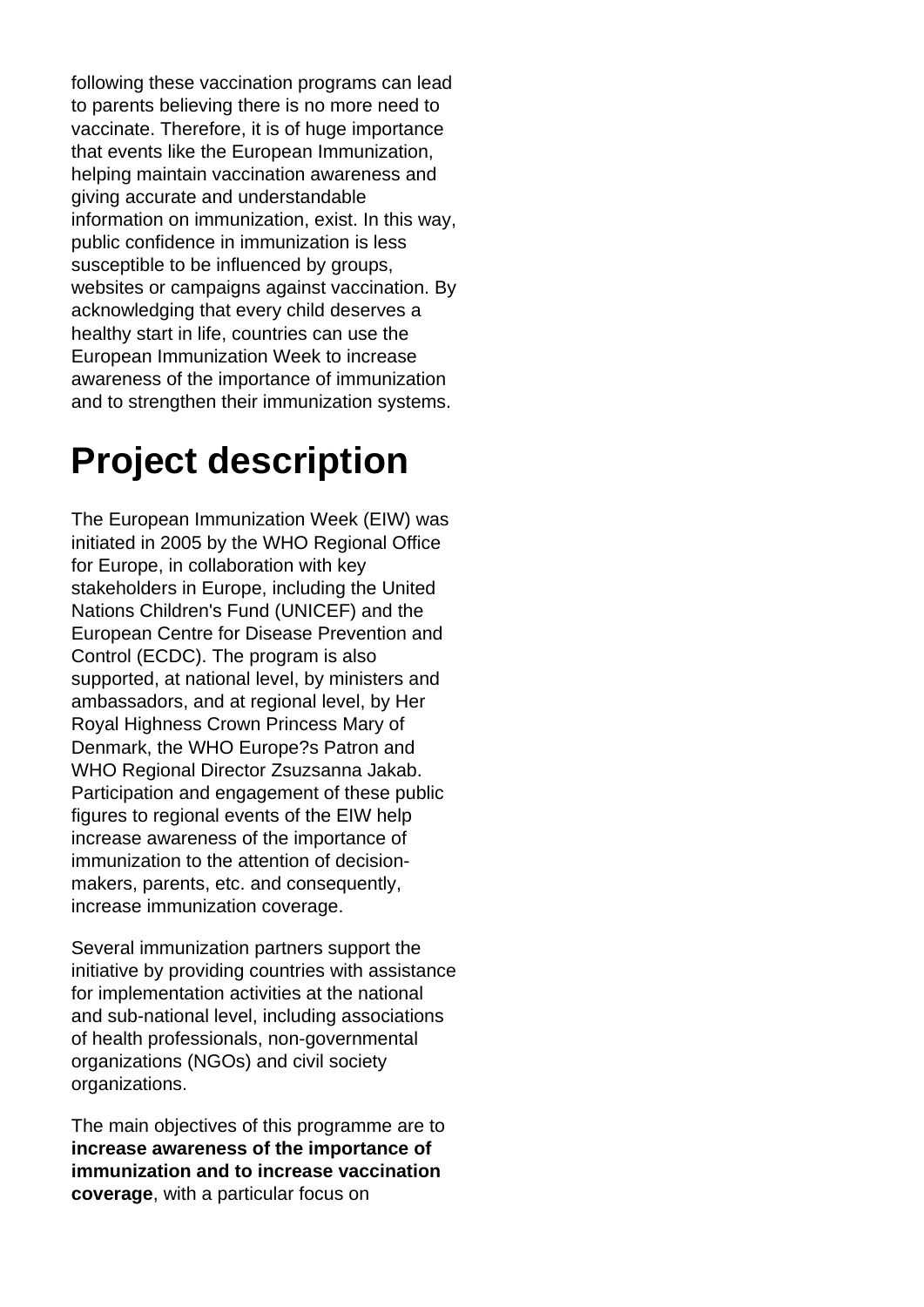vulnerable or underserved populations (e.g. Roma and migrant communities, prisoners, refugees, young people etc.).

From its beginning in 2005 with eight pilot countries, EIW expanded each year to become a region-wide initiative including all 53 member states[1] of the Europe WHO region in 2015. Each participating country **implements activities to inform and engage key target audiences** and also to address the challenges regarding immunization, with a special focus places on activities reaching vulnerable populations.

Examples of such activities are:

- For the general public, vulnerable groups, parents and caregivers:
	- Organization of events such as theatre performances, concerts, sports events or press conferences highlighting key messages;
	- Dissemination of printed, video or other online information materials on the benefits of immunization;
	- Organization of specific outreach activities or catch-up immunization campaigns for vulnerable or underserved groups;
	- Organization of information campaigns on eventual changes to immunization programs e.g. shift to electronic vaccination registration;
	- Use of social media channels to disseminate key messages, generate discussions and answer vaccine-related queries or concerns.
- For health care professionals:
	- Organisation of training sessions for relevant health care staff, locally or nationally;
	- Dissemination of information material to health care workers, as well as guidance tools to educate parents about immunization.
- For policy and decision makers:
	- $\circ$  Organisation of workshops with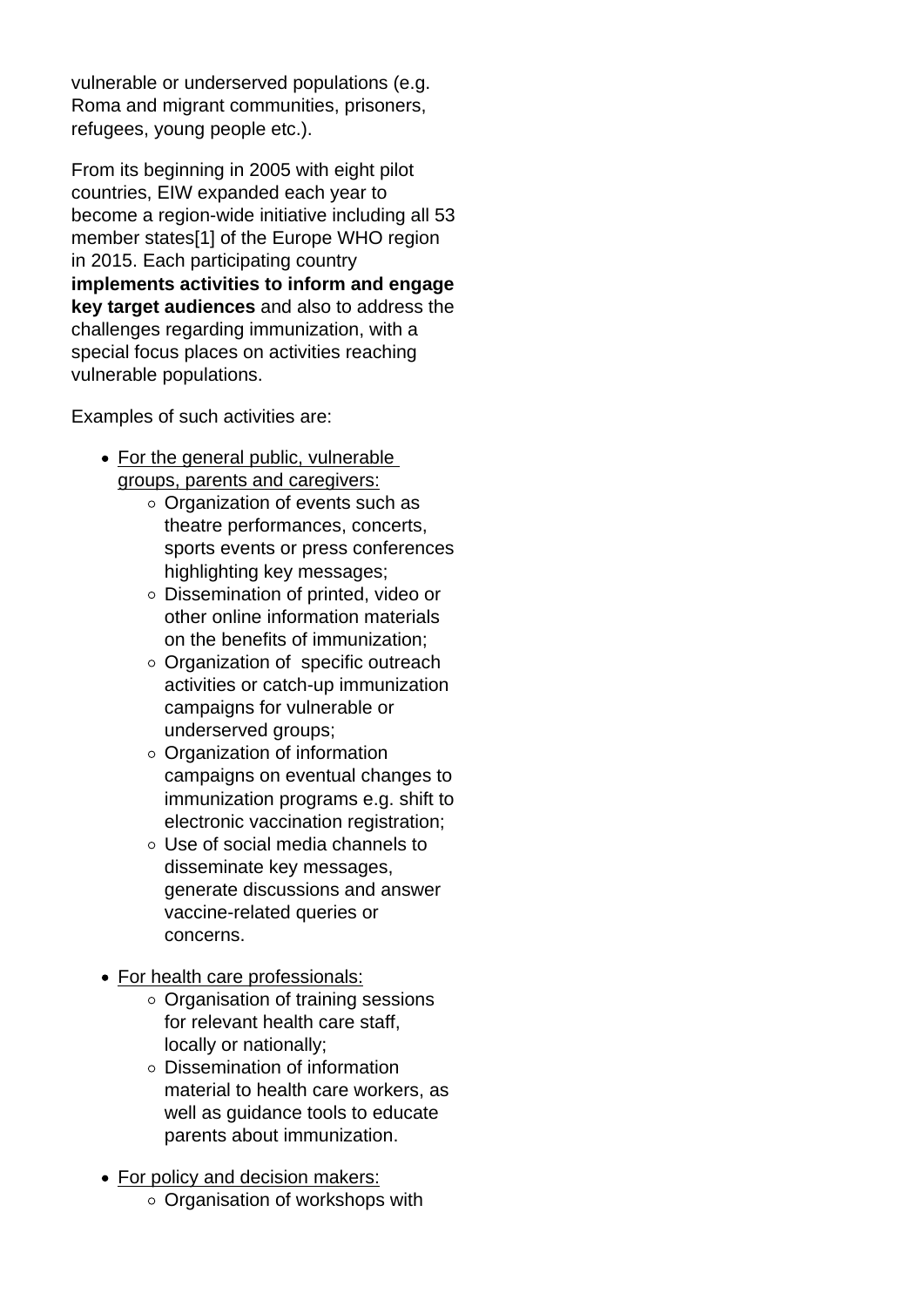political decision-makers discussing the challenges of immunization as well as providing information on the benefits of immunization;

- Development of information materials containing relevant data and cost estimates to sensitize decision-makers to immunizationrelated challenges and issues.
- For the media:
	- Organization of press conferences to sensitize media to immunisationrelated key issues and to generate positive media attention on the importance of vaccination;
	- $\circ$  Organization of workshops informing journalists about immunization, in order to get a balanced media coverage.

The European Immunization Week takes place each year in April. Several countries across the WHO Europe Region participate actively in this event, using the opportunity to promote immunization, either through communication campaigns or by vaccination of groups at high-risk.

## **2009**

For instance, in 2009, 37 countries participated to the EIW, out of which 30 involved the Health Ministries in the projects planning phase; half involved mass media to raise awareness of immunization and EIW activities. Other countries involved medical associations, other ministries, some NGOs, the UNICEF and other United Nations agencies, and the ECDC. Main important themes of this EIW event were: vaccination in vulnerable populations, awareness of vaccination safety and importance in the general population, education of health staff, and increase in knowledge about immunization among politicians and decision makers.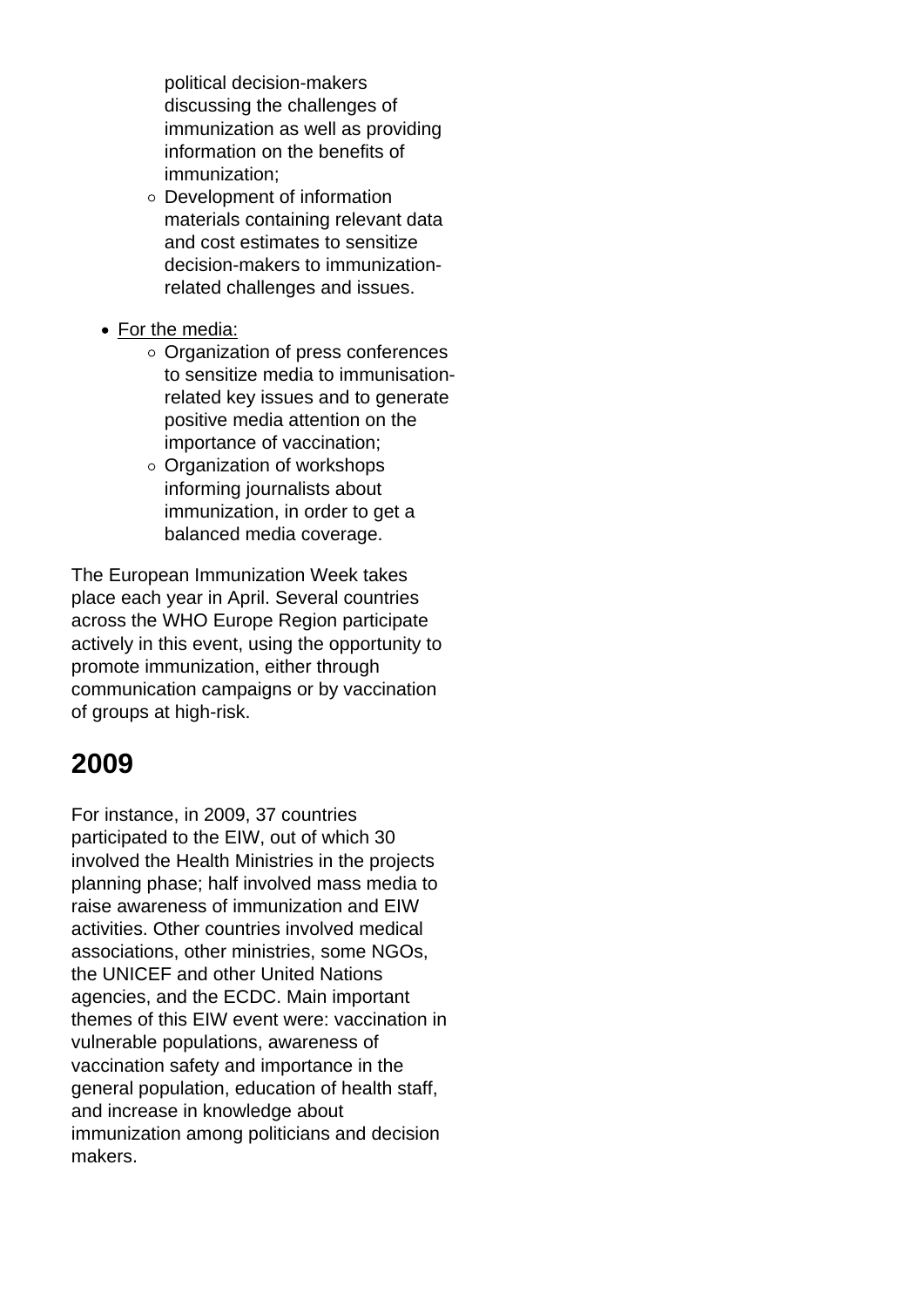## **2015 ? 10th Anniversary of the EIW**

In 2015, the EIW celebrated 10 years since its creation, and represented a great opportunity to raise awareness on the fact that despite a generally high European immunization coverage, there are still vulnerable communities or groups that remain underimmunized. The need to close these immunisation coverage gaps as soon as possible was the main theme of the EIW 2015.

The following examples are an illustration of actions being taken in several countries to identify and address gaps in immunization coverage, showing commitment at local, regional and national levels to improve the current status of immunization (Source: http://www.euro.who.int/en/mediacentre/events/events/2015/04/europeanimmunization-week-2015/europeanimmunization-week-2015-commitment-toimmunization/commitment-to-closeimmunization-gaps):

#### **Small-scale approach more effective in closing immunity gaps in the Netherlands:**

A health survey among parents waiting in line during one of the mass immunization day (September 2014) in the region was conducted in order to attempt transforming health services to better server parents and their children. Findings of this survey support the assumption that it was time to move immunization services out of massive gym halls and closer to people's lives and homes.

#### **Tailored Immunization Programme (TIP) implementation in the United Kingdom:**

Public Health England (PHE) together with the community, immunization service commissioners ? National Health Service (NHS) England ? and health providers,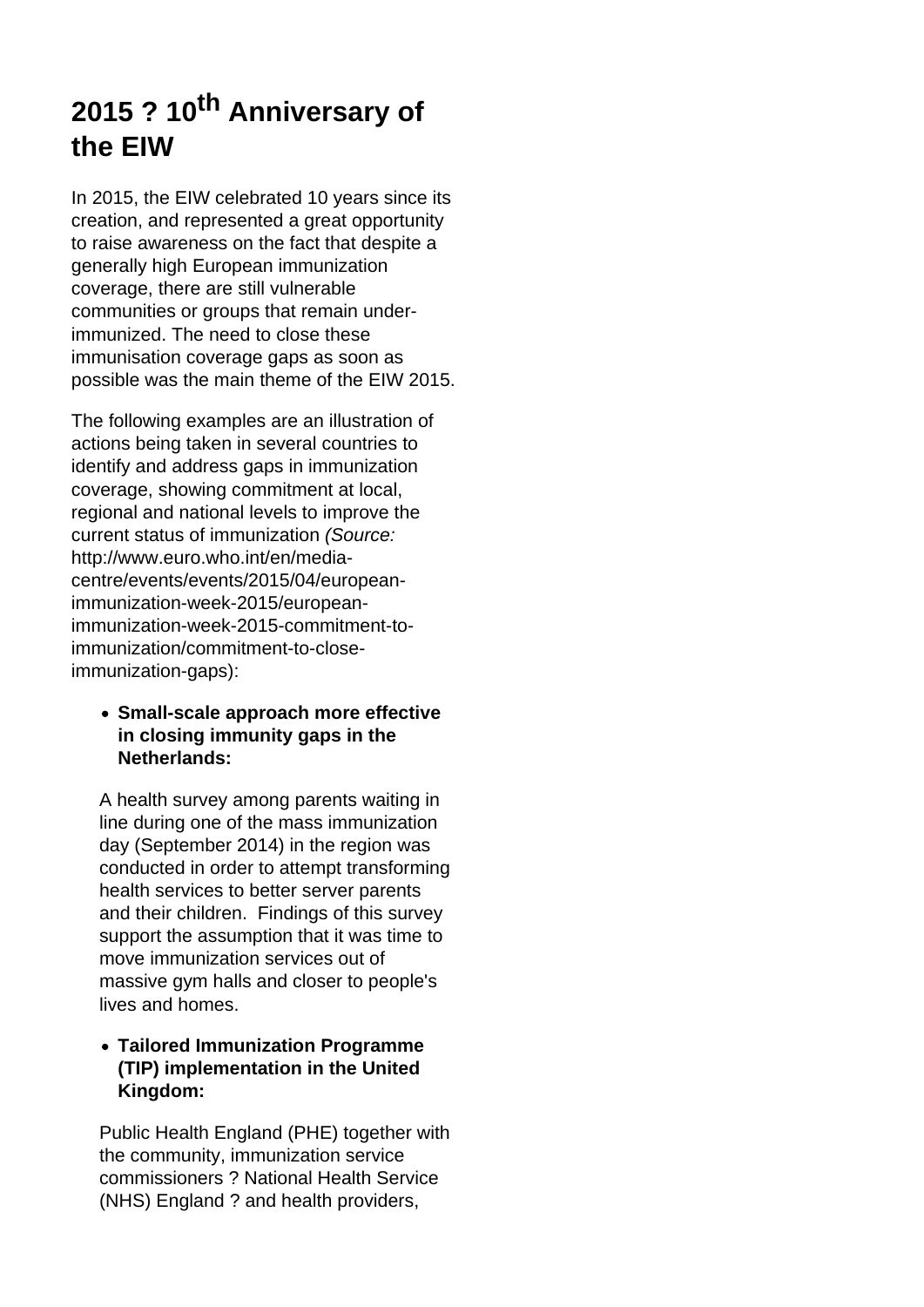conducted a WHO tailoring immunization programme (TIP) project during 2014?2016 in the attempt to better understand reasons for current suboptimal coverage of children?s immunizations within this community. This project aimed to provide evidence-informed recommendations to immunization commissioners and providers, enabling better tailored to the needs of the community health services.

#### **Estonia?s Working Group on Communication of Infectious Diseases works to minimize impact of misinformation**

In Estonia, leading authorities and partners in immunization activities discussed with WHO/Europe in March 2013 to attempt to identify national immunization programme threats and opportunities in terms of immunization advocacy and communications capacity and coordination. Meetings included key decision-makers at the Ministry of Social Affairs, the Health Board, the State Agency of Medicines, the Estonian Health Insurance Fund, the Estonian Society of Infectious Diseases and the Estonian Society of Family Doctors.

This resulted in the official establishment in March 2014 of the Working Group on Communication of Infectious Diseases, aiming to organize effective communication activities and messages as well as risk and crisis-communication campaigns in the area of infectious diseases.

For the EIW 2016, an online forum (http://www.immunize-europe.org/) was created where all stakeholders and other interested parties can share information on country activities, share experiences/resources and lessons learned, or interact through discussion on immunization related topics.

# **Lessons learned and**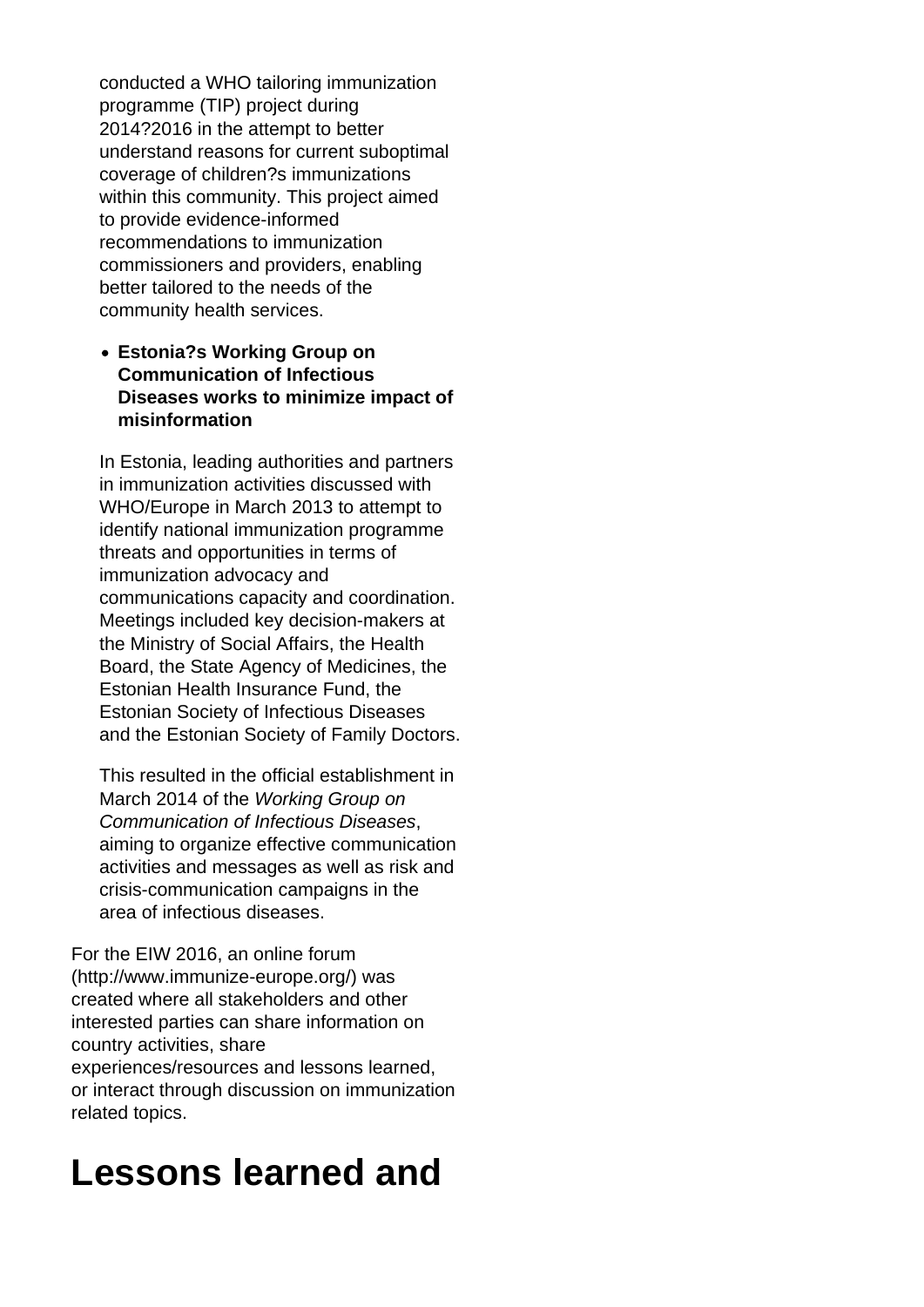# **challenges**

An evaluation of the program was conducted in 2009, after its fourth edition; reporting on the activities in the participating countries (37) and their impact on the immunization coverage and awareness (Source: http://www.euro.who.int/en/healthtopics/disease-prevention/vaccines-andimmunization/publications/2010/evaluationeuropean-immunization-week-2009 ).

Of the participating countries, 90% considered the EIW 2009 a completely or partially successful event. Primary reasons being cited for problematic and/or less successful campaigns were: overlap with Easter holidays, the H1N1 influenza pandemic, late cancelations, lack of funding and plan changes following government changes.

Concerning the impact on vaccination coverage and awareness, one third of the participating countries reported increases in routine immunization coverage following the EIW 2009, with more than 60 000 people in specific target groups immunized in 11 countries. Nineteen countries expressed their confidence in an eventual increase of immunization coverage following the EIW 2009. However, all responders stressed out the fact that, most probably, the EIW would not have a long term impact on immunization coverage; thus, it is necessary to have an annual initiative.

# **Status of the project**

The project is still ongoing; the European Immunization Week takes place every year. The next event is scheduled for the week of 23-29 April 2017, together with other WHO initiatives in the European Region as well as the World Immunization Week.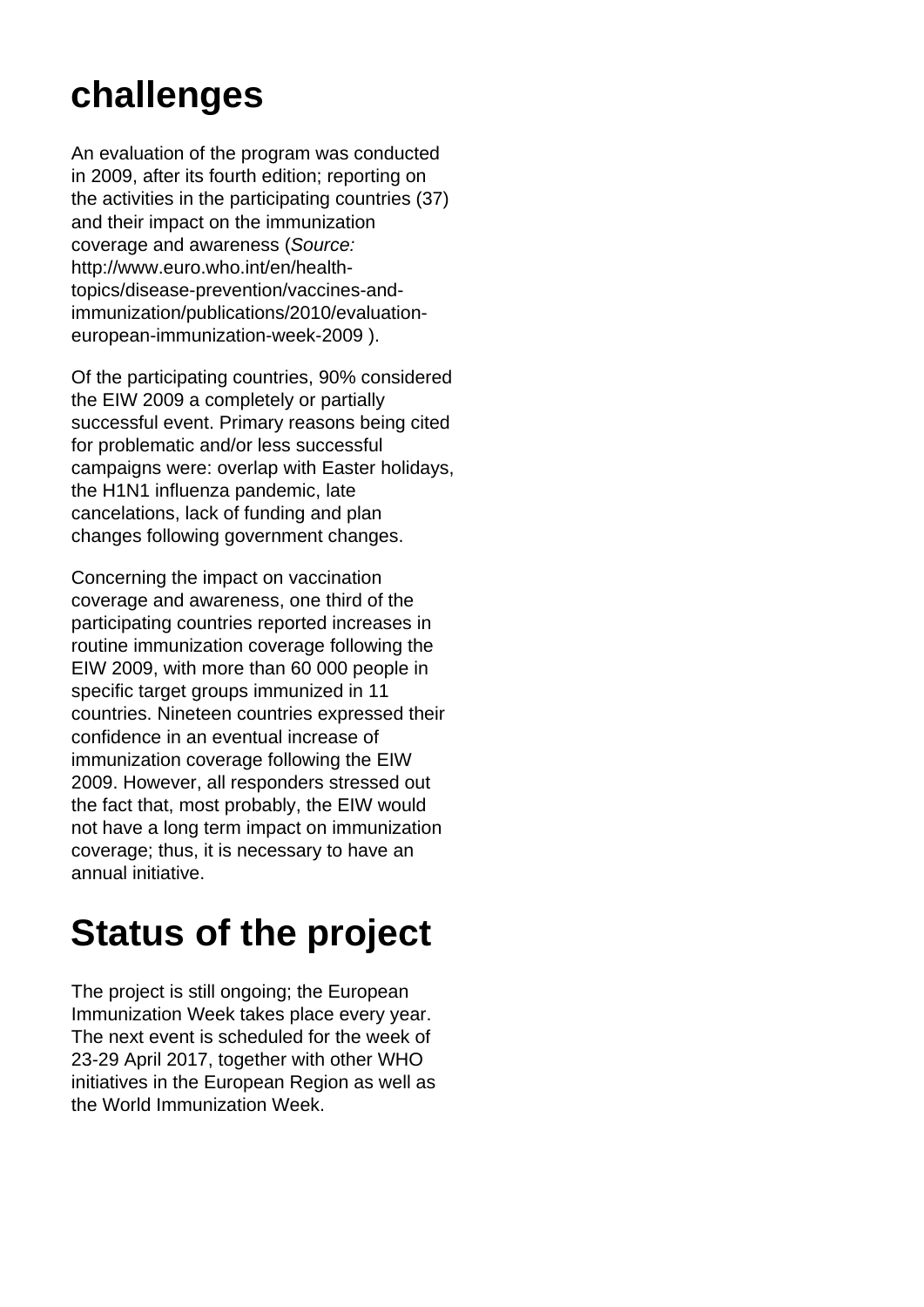[1] Albania, Andorra, Armenia, Austria, Azerbaijan, Belarus, Belgium, Bosnia and Herzegovina, Bulgaria, Croatia, Cyprus, Czech Republic, Denmark, Estonia, Finland, France, Georgia, Germany, Greece, Hungary, Iceland, Ireland, Israel, Italy, Kazakhstan, Kyrgyzstan, Latvia, Lithuania, Luxembourg, Malta, Monaco, Montenegro, Netherlands, Norway, Poland, Portugal, Republic of Moldova, Romania, Russian Federation, San Marino, Serbia, Slovakia, Slovenia, Spain, Sweden, Switzerland, Tajikistan, The former Yugoslav Republic of Macedonia, Turkey, Turkmenistan, Ukraine, United Kingdom of Great Britain and Northern Ireland, Uzbekistan

Click here to download the PDF file. [1]

### **Newsletters** european and the control of the control of the control of the control of the control of the control of the control of the control of the control of the control of the control of the control of the control of the control of

Select the newsletter(s) to which you want to subscribe or unsubscribe.

News from Asset project Responsible Research and Innovation Newsletter Asset PPRB

E-mail \*

## **Contacts**

#### Facebook

**Twitter** 

YouTube

LinkedIn

## **Contacts**

General inquiries: info@asset-scienceinsociety.eu

## [ASSET](mailto:info@asset-scienceinsociety.eu)